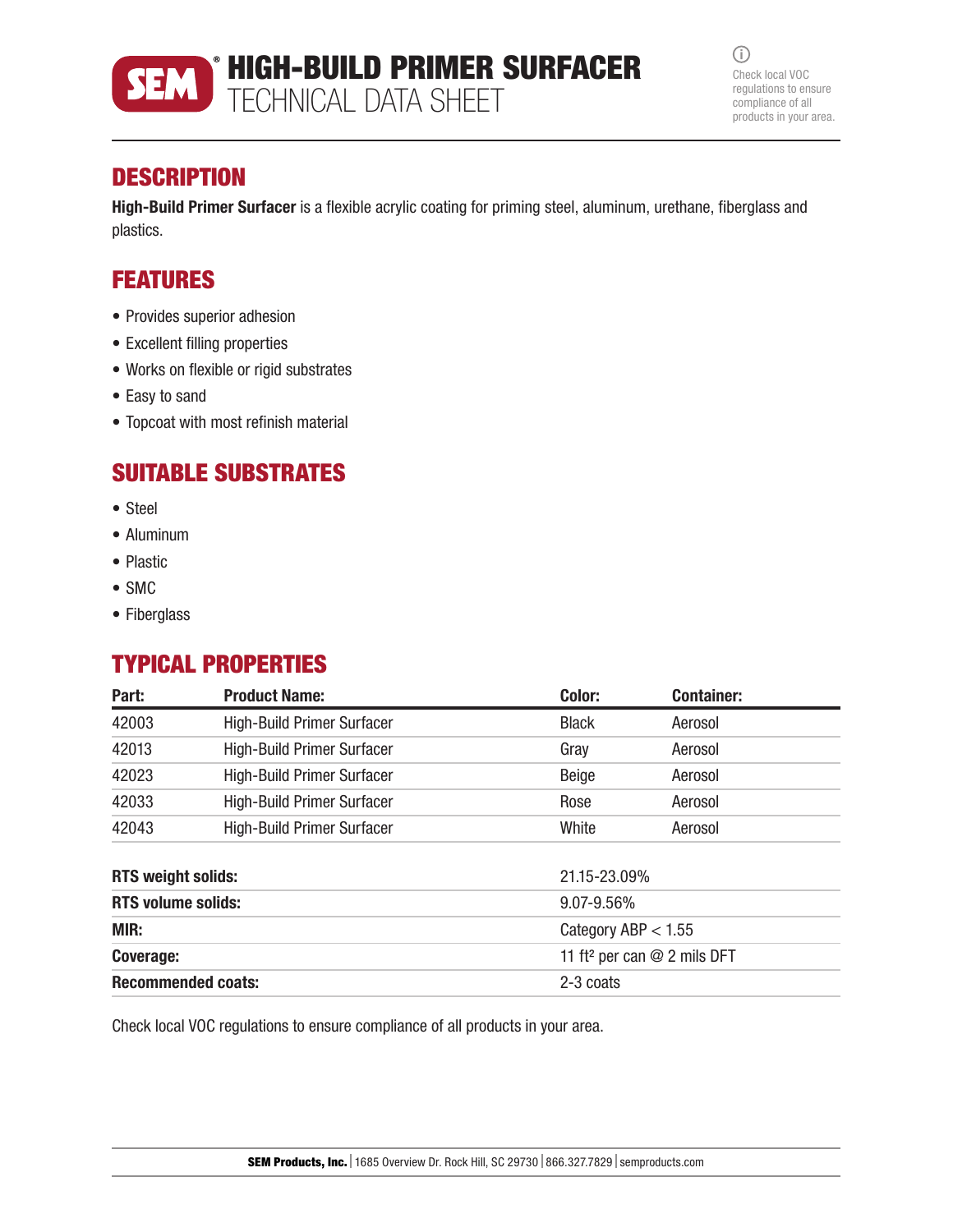## HANDLING AND APPLICATION

### PREPARATION:

### PLASTIC:

Clean surface thoroughly with Scuff & Clean and rinse with water. Next, clean with Plastic & Leather Prep or XXX Universal Surface Cleaner. Sand surface with 180-320 grit sandpaper and clean again with Plastic & Leather Prep or XXX Universal Surface Cleaner. Repeat cleaning until water no longer beads on surface. Apply XXX Adhesion Promoter to olefin-based plastics.

### METAL AND ALUMINUM:

Clean surface thoroughly with **SEM Solve**. Apply per directions. Sand surface with 180-320 grit sandpaper and clean again with SEM Solve.

#### SMC AND FIBERGLASS:

Clean with SEM Solve or XXX Universal Surface Cleaner paying close attention to not saturate any exposed fibers. Sand surface with 180-320 grit sandpaper and clean again with **SEM Solve or XXX Universal Surface** Cleaner.

### APPLICATION:

| Coats:             | 2-3 medium coats           |
|--------------------|----------------------------|
| Dry time:          | 1 hour                     |
| <b>Flash time:</b> | 5-10 minutes between coats |
| Sand:              | 320-400 grit sandpaper     |

#### Note:

If clogging develops, remove spray button with a twisting motion and clean with XXX Universal Gun Cleaner or material compliant with VOC regulations in your area. Do not stick pin or other object into can. Gently replace spray button with top of can and spray button pointed away from you.

After each use, turn can upside down and spray several seconds to clear spray tip.

### STORAGE:

High-Build Primer Surfacer should be stored in a cool, dry place with adequate ventilation away from heat, sparks and flames. The shelf life for High-Build Primer Surfacer is 2 years when stored under normal conditions.